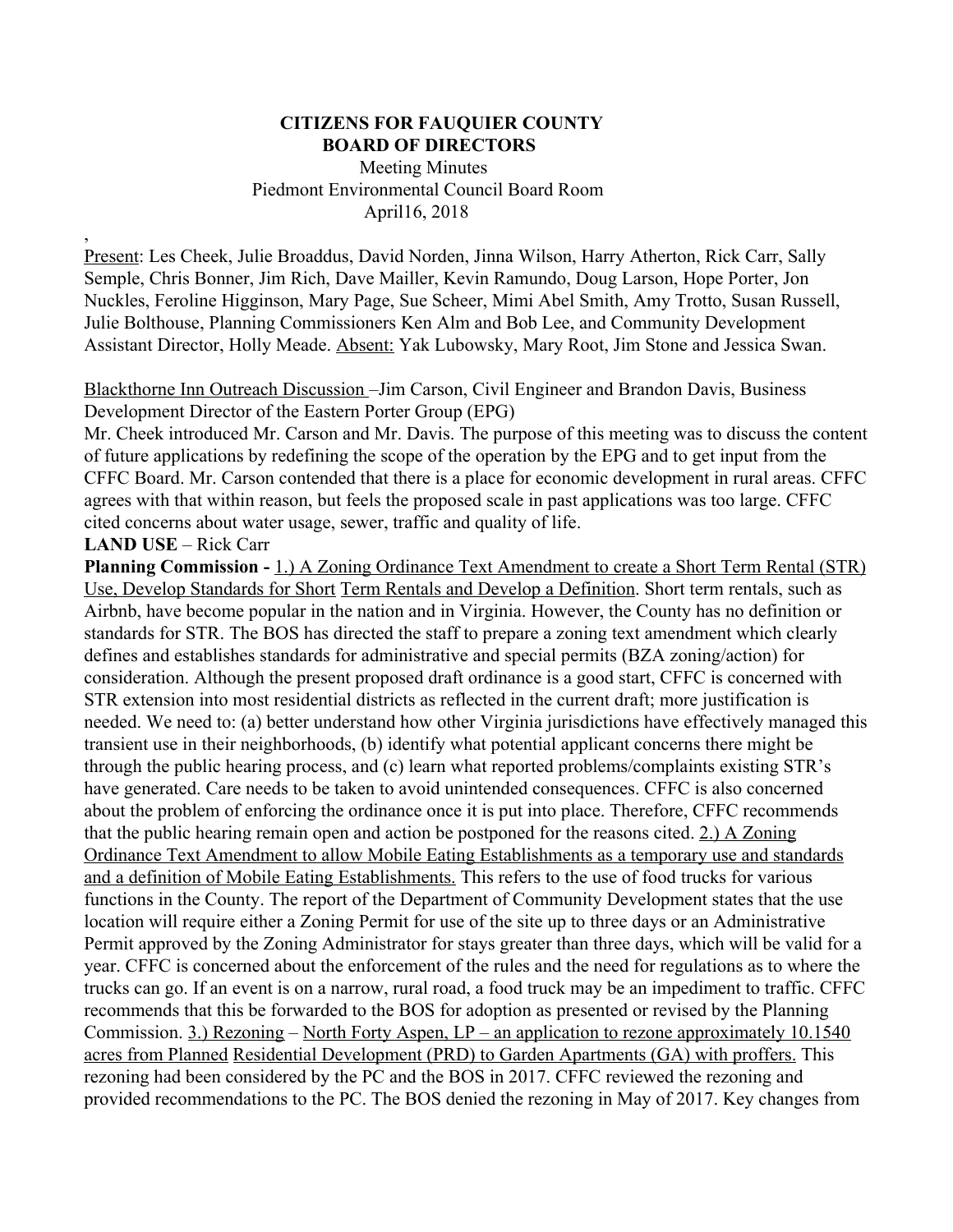the original application are reflected in the Applicant's Proffer Statement to renovate the apartment complex, units and infrastructure, and provide per unit contribution to the County to mitigate capital costs to the new apartment building that have been identified through the County's fiscal model. This application will; (a) provide additional work force housing opportunities within Bealeton, (b) is compatible with the Service District Plan, and (c) is located in an area well served by schools, the County library, commercial uses and services, as well as public safety services. CFFC recommends approval of the rezoning to the BOS. 4.) A Comprehensive Plan Amendment related to Public Facilities and Utilities – this is purely a housecleaning exercise. CFFC recommends that the PC forward this to the BOS for approval. 5.) An Application for a Comprehensive Plan Amendment to remove approximately 1.15 acres from the Village of Calverton and an application to rezone approximately 1.15 acres from Commercial Highway (C-2) to Rural Agriculture (RA). The County staff recommends denial. Calverton was removed from Village Service District status on February 8, 2018. There is currently a home located on the property. CFFC supports the staff recommendation for denial of this application. 6.) Applications to rezone approximately 130.01 acres from Residential: 1 unit per acre (R-1) to Rural Agriculture (RA) adjacent to the Village of Calverton. The primary motivation of the applicants is to avoid the potential of being included in the Sewer Remediation District. To successfully achieve this removal, the BOS required that they rezone their property to RA. CFFC recommends that the PC forward this to the BOS for approval. 7.) Applications to rezone approximately 33.05 acres from Residential: 1 unit per acre (R-1) to RA and approximately 1.14 acres from Industrial Park (I-1) to RA adjacent to the Catlett Village District. The motivation for this application is the same as the above application 6. CFFC recommends the PC forward this to the BOS for approval.

**Walker Drive** – Ms. Semple gave a brief history on the Walker Drive proposed development, citing procedural problems by the Town and illegal proffers by the developers. She pointed out that the judge in previous hearings seemed most concerned about traffic issues. Ms. Semple said there will be another hearing on April 17<sup>th</sup>.

 Mr. Cheek announced that Mr. Atherton would be participating as a panelist in a seminar on local government and conservation easements on April 21<sup>st</sup>.

# **REGULAR MEETING**

 Mr. Cheek opened the regular session of the Board meeting at 1:17 P.M. The minutes for February and March were approved and the finance reports from February and March accepted. Ginna Wilson was elected as treasurer. Mr. Ramundo and Mr. Rich were formally elected to a one-year term on the Board and Mr. Nuckles was elected to a six-month term as a Board Advisor..

**Budget Liaison Group** – Mr. Norden said that they had talked to the County about hiring a person to do volunteer recruiting and grant writing for fire and rescue. Supervisor Granger told them that the County used to have a person in that position, but it proved to be unsuccessful. Mr. Cheek said that he had tried through local media to expose the fact that paid first responders do not want volunteers recruited and prefer an all-paid staff. Unfortunately, the article did not elicit a response.

### **COMMUNICATIONS** – Chris Bonner

 Mr. Bonner reported that the articles written about CFFC's history are continuing to be edited. He proposed that we print a thousand copies of a thirty-two page magazine with the articles and pictures for a cost of \$6700.00. We would launch the publication through a reception which would include a panel discussion on the future of Fauquier County in September. Ms. Bolthouse said she would like to participate on the panel. The Board approved the expenditure. Mr. Bonner and Mr. Ramundo suggested that we invite the *Fauquier-Times* and *Fauquier Now* to run some of our articles and to have a pdf of our